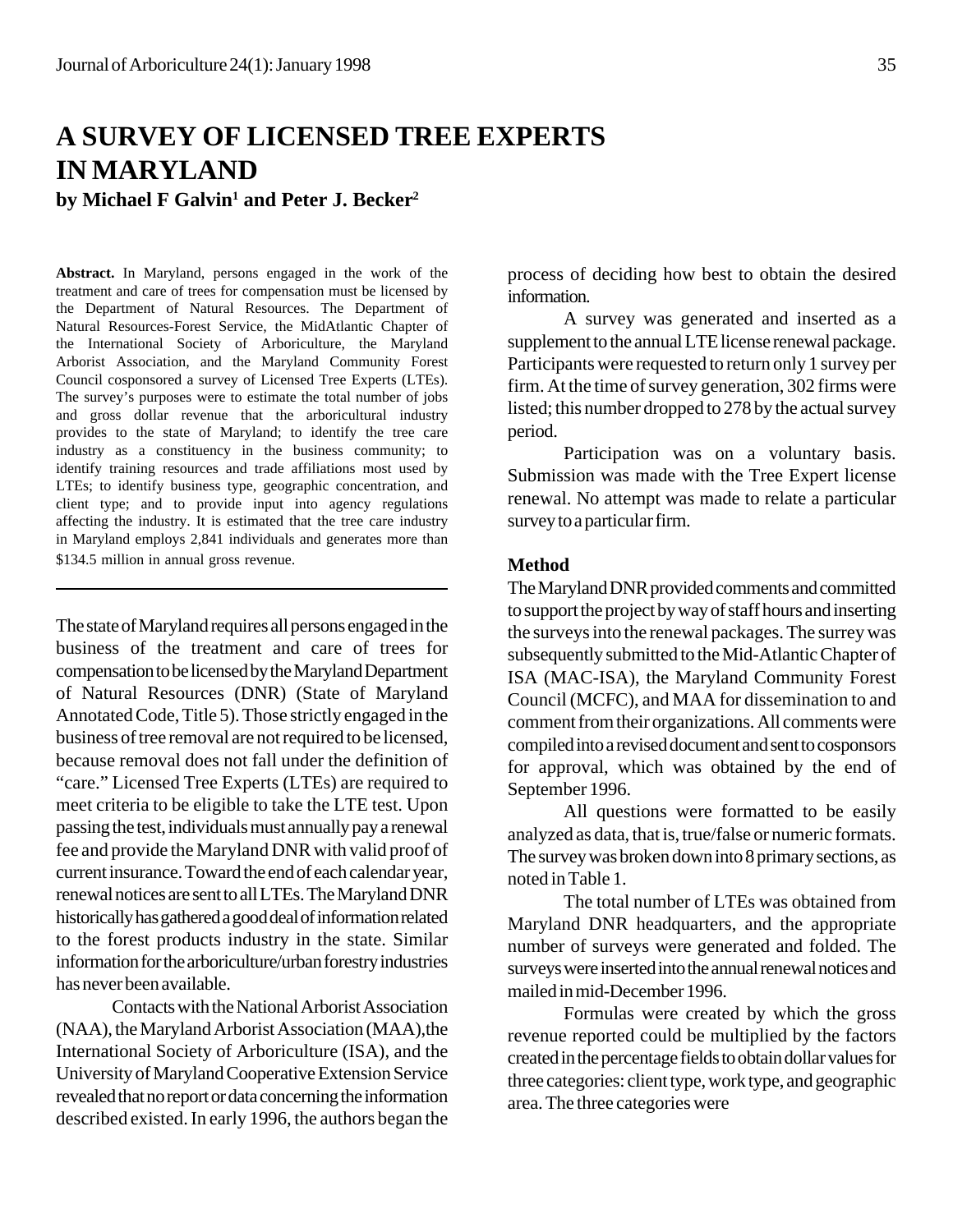| Category                | <b>Ouestion: Format</b>   |  |  |
|-------------------------|---------------------------|--|--|
| <b>Affiliations</b>     | Member: T/F               |  |  |
|                         | How many: Number          |  |  |
| Credentials             | Credential: T/F           |  |  |
|                         | Advertise credential: T/F |  |  |
|                         | How many: Number          |  |  |
| Training                | T/F                       |  |  |
|                         | Other: Fill In            |  |  |
| Employment              | Number(s)                 |  |  |
| Revenue                 | Number(s), Percentages    |  |  |
| Work Type/              |                           |  |  |
| Geographic Distribution | Percentages               |  |  |
| MD Tree Expert Law      | Rate on scale of 1-5      |  |  |
|                         | Comments                  |  |  |
| MD Roadside Tree Law    |                           |  |  |
| and Regulations         | Rate on scale of 1-5      |  |  |
|                         | Comments                  |  |  |

**Table 1. LTE survey question category and data format.**

tracked separately; each was supposed to add up to the same amount. However, because some participants reported client type but not geographic activity, the resulting geographic activity factor was 0, causing some disparity in the totals. To help alleviate this, any revenue generated with no geographic association was tracked as "Other" and incorporated into totals for locations other than Maryland, Virginia, and Washington, D.C.

Two-hundred seventy-eight firms were listed at the time of analysis. One-hundred forty-nine surveys (53%) were returned. Because the surrey was selfselecting, 149 responses were not obtained to each question. Some participants chose to respond only to certain questions. This likely impacted the correlation analysis significantly.

To estimate the total number of employees and revenue generated, an attempt was made to develop a model to categorize firms by number of employees and revenue generated. Factors for estimating total employees and total revenue generated by each group were determined by dividing the estimated number of firms per firm size by the number of firms reporting to obtain a multiplier for each firm size as follows: small firms-3.3818; medium firms-2.4642; and large firms-1.00 (Table 2).

Gross revenue generated per firm size was estimated by multiplying the estimated revenue

#### **Table 2. Maryland tree care firm descriptive models-employees.**

| Firm   | $%$ of | # employees   | % of total employees |
|--------|--------|---------------|----------------------|
| size   | firms  | per firm size | per firm size        |
| Small  | 67%    | 5 or fewer    | 19.6%                |
| Medium | 25%    | $6 - 13$      | 22.2%                |
| Large  | 8%     | 14 or more    | 58.1                 |

#### **Table 3. Maryland tree care firm descriptive models-revenue.**

| Firm<br>size | Avg. gross<br>revenue<br>per firm | Avg. revenue<br>generated<br>per employee | % of total<br>revenue per<br>firm size |
|--------------|-----------------------------------|-------------------------------------------|----------------------------------------|
| Small        | \$174,732                         | \$58,244                                  | 24.1                                   |
| Medium       | \$466,964                         | \$51,885                                  | 23.9%                                  |
| Large        | \$3,046,739                       | \$42.912                                  | 51.9%                                  |

per employee for each firm size times the mean number of employees per firm size times the number of firms per firm size, as noted in Table 3. This was checked against, and found to be equal to, the average gross revenue per firm size times the number of firms per firm size.

## **Survey Results and Discussion**

**Affiliations.** Affiliations with 4 professional organizations were evaluated: the International Society of Arboriculture (ISA Membership Application), the Maryland ArboristAssociation (MAA Membership Invitation ), the National Arborist Association (NAA Active Member Application), and the Maryland Nurserymen's Association (MNAMembership Application). The results are shown in Figure 1. MAA enjoys the highest membership among LTEs, with ISA a close second. Member individuals are also likely to seek training from their respective organizations. There were almost as many firms with NAA members as with MAA or ISA members, but NAA had far fewer individual members. While this could be considered to be due to the existence of MAA, that is unlikely, because firms with MAA members were likely to have NAA members also; members do not appear to view the organizations as mutually exclusive. While MAA members work in industry, government, and research, etc., NAA membership is limited to practicing commercial arborists, such as LTEs, and is usually held by the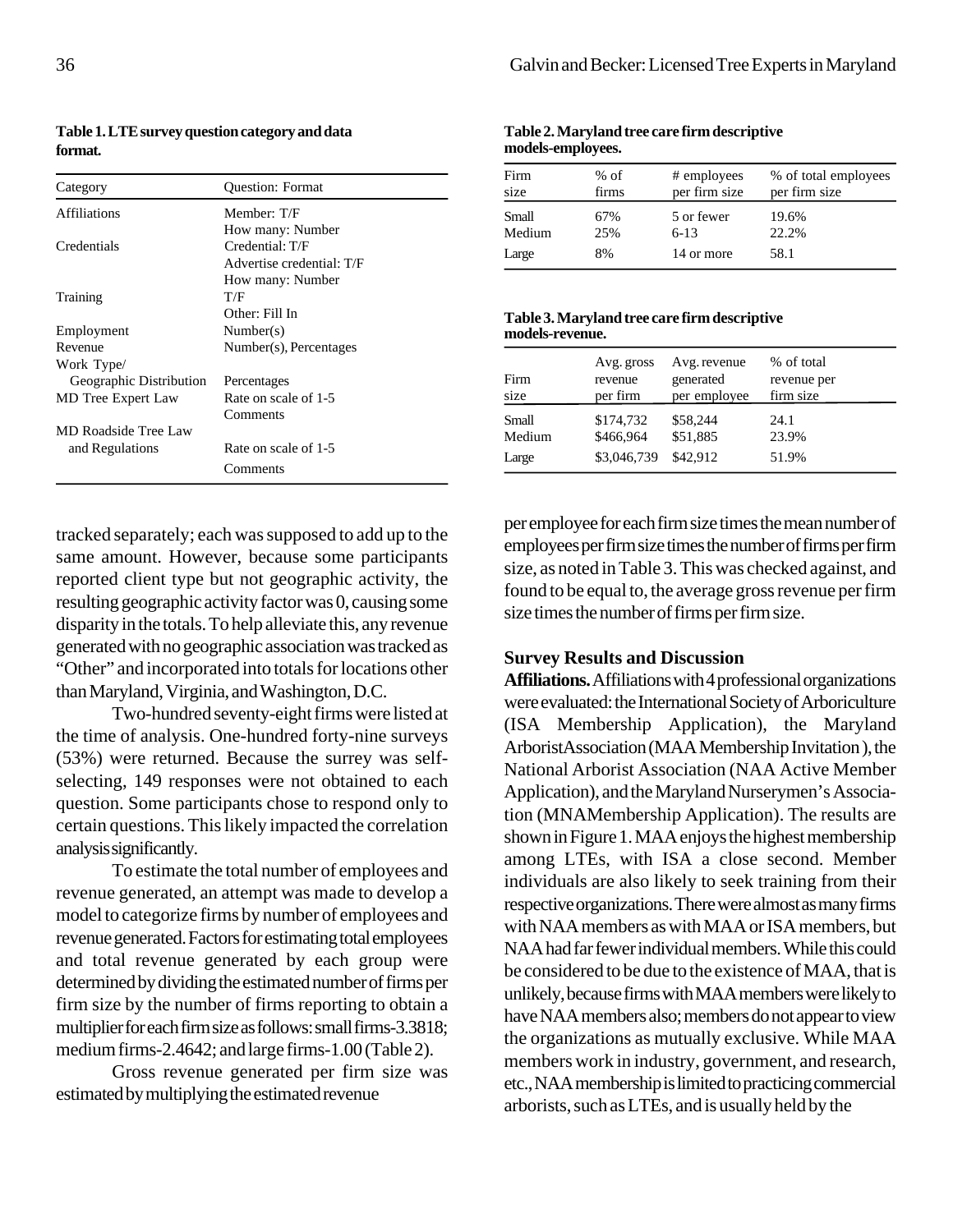

**Figure 1. Affiliations--professional organization memberships.**



**Figure 2. Credentials--licenses and certification.**

principals) in a firm. While MNA had the lowest membership percentage among LTEs, it had the highest number of members per firm and was the only affiliation to be correlated to gross revenue and employment, making it a desirable affiliation for LTE firms and their clients.

**Credentials.** Four professional credentials were discussed: the Tree Expert License from the Maryland DNR (State of Maryland Annotated Code), the Certified Arborist credential from International Society of Arboriculture (ISA Certified Arborist Program brochure), the Certified Pesticide Applicator (CPA) license from the Maryland Department of Agriculture (State of Maryland, Department of Agriculture, Code of Maryland Regulations) and the Certified Professional Horticulturist (CPH) credential from the Maryland Nurserymen's Association (MNA Voluntary Certification Program brochure). The results are shown in Figure 2.

While the LTE credential was found to be most prevalent among firms and individuals, it was held by the smallest number of individuals per firm. From the responses to "Maryland Tree Expert Law" questions, it would appear that the credential is highly valued by the industry. In light of this, the reluctance to license more people per firm is not understood. It is recommended that the Maryland DNR advocate the benefits of the LTE law to the industry and work towards enhancing industry esteem of the program.

Firms with more LTEs are likely to have more Certified Arborists. This points to an already expressed industry desire to consider ISA certification as "equivalent education" under  $5-418(a)(3)$  of the Tree Expert Licensing Law. This programmatic change is recommended. It is also recommended that the LTE program adopt a continuing education requirement similar to those required for Certified Arborists or Certified Pesticide Applicators. No such requirement currently exists.

Almost half of all firms participating reported having CPAs on staff, with 76% as many CPAs as LTEs practicing among firms. Spraying is a major component of the fertilization, Integrated Pest Management (IPM), and insect and disease program components discussed in the "Work Type" section; revenue from these activities accounts for almost 22% of all revenue-more than was reported for tree removal. This is another positive sign that customers are seeking care and maintenance options more often than simply requesting removal. Many companies involved in grounds maintenance and landscaping require a considerable, amount of spraying, which may account for the correlation between the number of CPAs and the number of CPHs per firm.

Those possessing the MNA CPH credential value it. The companies surveyed hire more individuals per firm with that credential than with any of the other credentials listed. Participation in this program may allow arborists opportunities to work in some markets and situations that they had not previously, creating new business opportunities.

**Training.** Participants were asked to indicate whether or not they train with the following organiza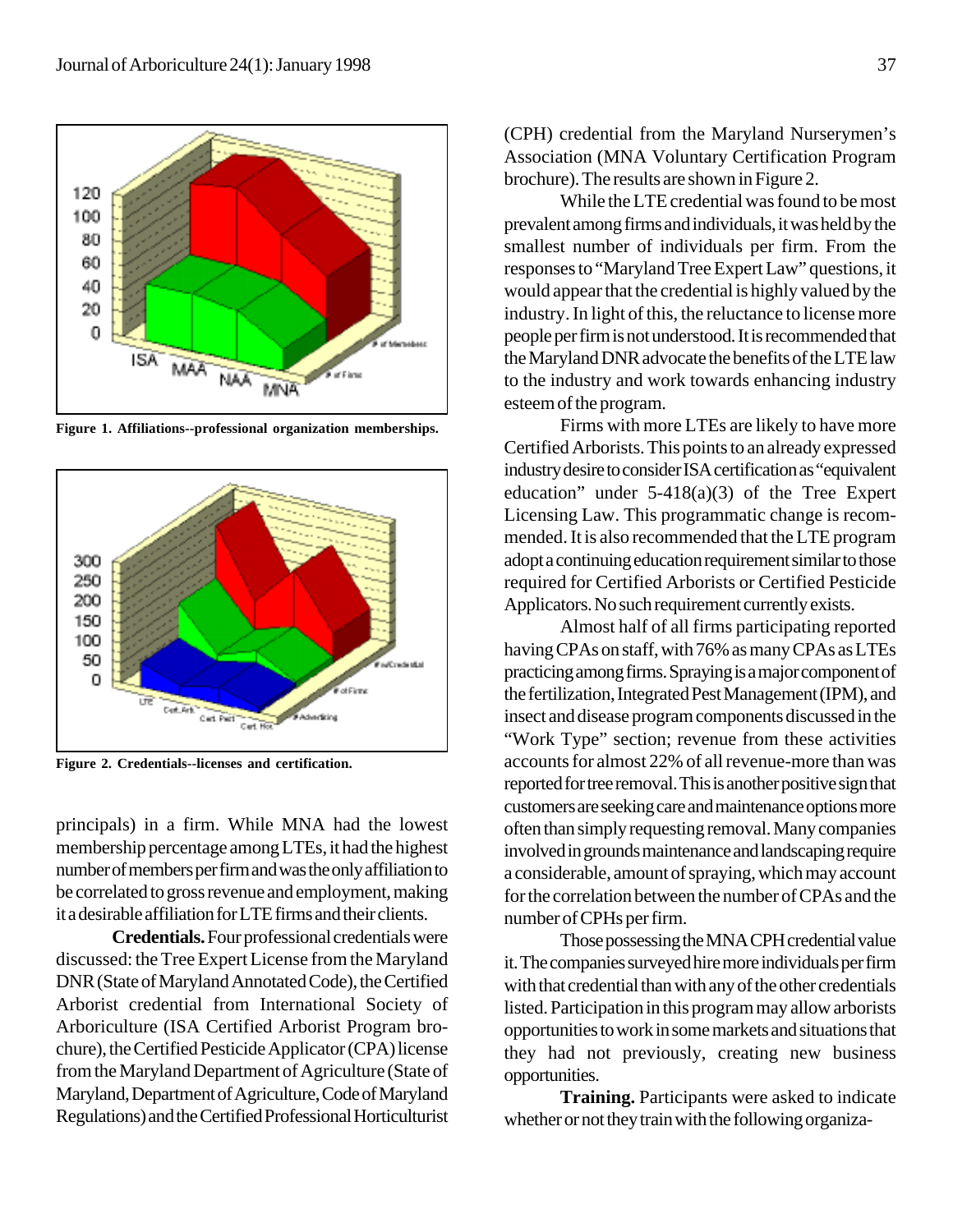tions: the Maryland DNR, ISA, MAA, and MNA; more than one of these organizations could be selected. They were also provided a choice titled "Other," which could be filled in with the name of any other organization. The Maryland DNR, ISA, and MAA were listed in almost equal amounts as primary sources for trainingapproximately 25% each; MNA, NAA, and "Other" were also reported in virtually equal amounts-about 34% of the level as the 3 primary sources, or about 8% of the total.

Members of ISA, MAA, and MNA are fairly likely to seek training with their parent organization, while individuals and firms with a variety of affiliations and credentials seek training from DNR and NAA.

**Employment.** Participants were asked to provide the number of field employees; the number of administrative employees; and the number of total employees. Using the reported percentages of 83.22% field employees and 16.52% administrative employees and the tree care firm models, total statewide employment among the 278 firms is estimated at 2,841 employees, with 2,364 being field personnel, and 477 being administrative personnel.

Although large firms (14 or more employees) represent only 8% of all firms, they are thought to provide 58% of employment in the industry. Medium-sized firms (6 to 13 employees), while representing 25% of firms, provided 22.2% of jobs; small firms (5 or fewer employees), representing 67% of firms, supplied 19.6% of industry jobs.

The number of employees was, as expected, related to revenue generated. Removal was the work activity most correlated to the number of employees; pruning was the least.

**Revenue.** Participants were asked to provide total gross annual revenue, then provide percentages of business with utility, government, and business/residential clients. The total was then multiplied by the percentages to obtain dollar amounts for each client type for each entry; these totals were added to obtain dollar amounts for each client type. \$93,760,300 in total revenue was reported. Total annual gross revenue is estimated at \$134,795,823.

Revenue from utility clients represented 4.2% of all revenues, with \$3.75 million reported and \$5.66 million estimated. Government client revenue totaled \$14,280,590, with \$21,567,331 estimated, or 16% of all revenue. Business and residential revenue comprised 79.8% of all revenue, with \$71,239,060 reported and \$107,567,066 estimated. Total statewide revenue distribution follows the suburban demographic distribution patterns, with the majority of revenue concentrated in the most affluent suburbs of the major metropolitan areas. With utility deregulation and outsourcing, government downsizing and outsourcing, and greater environmental aesthetic concerns expressed by homeowners and businesses, all of these categories show growth opportunities. Only 91 % of the LTEs licensed in 1996 are practicing in 1997. It is not known whether this is due to market reductions or to greater market shares being obtained by well-performing firms.

Although large firms (14 or more employees) represented only 8% of all firms, they are thought to generate 51.9% of all revenue. Medium-sized firms (6 to 13 employees), while representing 25% of firms, provided 23.9% of all revenue; small firms (5 or fewer employees), representing 67% of firms, generated 24.1% of all revenue.

Small firms generated an average of 12% more mean dollars per employee (\$58,244) per firm than medium-sized firms (\$51,885) and 36% more per employee than large firms (\$42,912). The reasons for the decrease in revenue generated per employee as firm size increases are not known. They may have to do with fixed overheads for equipment, training, regulatory compliance, administration, employee benefits, and other costs associated with larger firms.

Removal revenue was the work activity most closely linked to total revenue; pruning was the least so. Revenue generated from government clients was correlated to removal revenue more than any other work area; pruning was the least related work activity. Business and residential client revenue was correlated most closely to spray activities (insect and disease management, IPM, and fertilization), followed by removal, landscaping, and, finally, pruning.

**Work type.** Participants were requested to provide percentages of their total work volume represented by the following categories: pruning,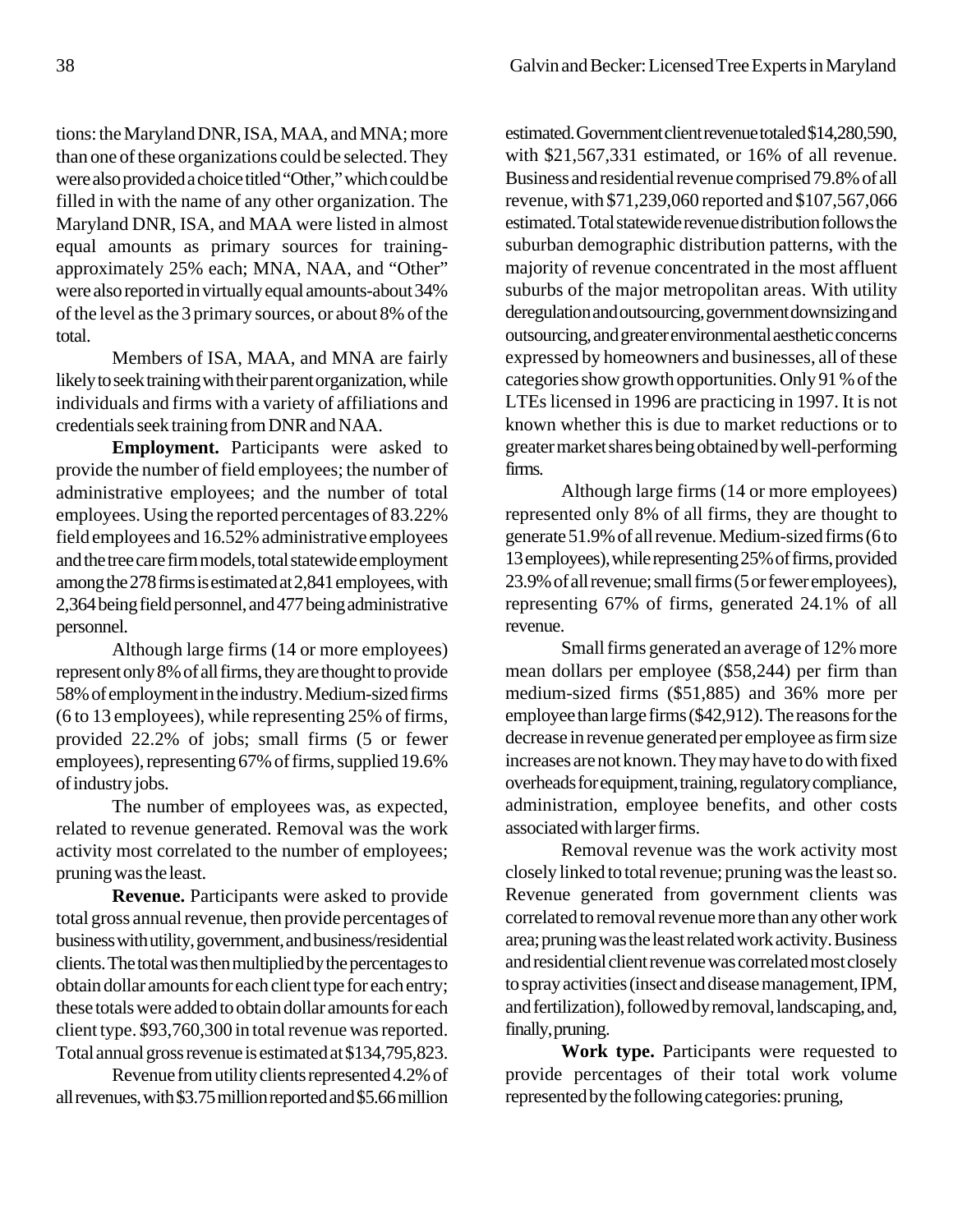**Table 4. Revenue amounts and percentages by work type.**

| Work<br>type   | Amount<br>reported | Amount<br>estimated | % of total |
|----------------|--------------------|---------------------|------------|
| Pruning        | \$29,131,250       | \$43,431,214        | 32.22%     |
| Landscaping    | \$23,688,650       | \$35,289,546        | 26.18%     |
| Removal        | \$17,878,550       | \$26,662,613        | 19.78%     |
| Fertilization  | \$7,241,950        | \$10,797,145        | 8.01%      |
| Insect/Disease | \$6,283,350        | \$9,368,309         | 6.95%      |
| <b>IPM</b>     | \$6,204,200        | \$9,246,993         | 6.86%      |

removal, fertilization, landscaping/planting, insect and disease management (conventional/spraying), and IPM. These percentages were converted to factors and multiplied by the total gross revenue to obtain revenue amounts for each activity type. Revenue totals for work types are listed in Table 4.

Because pruning generated the most revenue, it was the activity least correlated to client type, geographic area, or work type, and it was the least dependent on other variables. Pruning generated an estimated \$43,431,214, accounting for 32.22% of gross revenue-more than 61 % as much as removals (\$26,662,613). We were pleased to see that maintenance and enhancement activities accounted for over 80% of revenues; less than 20% was spent for removal. This news is tempered by the fact that, as noted earlier, one does not have to be licensed in Maryland to perform removals. A large number of firms performing only removals would not

be accounted for in this survey.

IPM totals were surprisingly high given that the services represented are relatively new. The amount spent on IPM was reported to be identical to that of conventional spray programs. It is likely that some crossover in reporting of these functions occurred; some participants made comments to the effect that they did not distinguish between the two. If all of the spray program items (IPM, fertilization, and insect and disease management) were combined, they would account for 21.82% of all revenue reported, which would be

**Geographic distribution.** Participants were requested to assign percentages of work volume to Maryland counties, to the city of Baltimore, to Virginia, to Washington D.C., or to "Other." The percentages provided were multiplied by the values provided under gross annual revenue. These data were entered in a database in ArcView 3.0 to generate a geographic depiction of markets as shown in Figure 3. As can be seen, the highest activity levels are along the Baltimore/ Annapolis/Washington, D.C. corridor, and progressively lessen away from the urban core.

**The Maryland Licensed Tree Expert Law.** When participants were asked if this credential is worth attaining, the mean response was the highest for any of the 8 regulatory program questions asked on the survey. It was also rated as beneficial to commercial tree care and attainable for employees who needed to possess it. It should be noted that the Maryland Arborist Association originally formed in order to promote this law; the law was passed in 1957.

The survey question regarding enforcement of the Tree Expert Law had the lowest mean response of any of the 8 regulatory program questions and had the lowest median response of any of the 4 LTE questions. From the data and the comments submitted, it is obvious that participants feel strongly that enforcement is the weakest component of the LTE program.



**Figure 3. LTE revenue distribution by geographic region.**